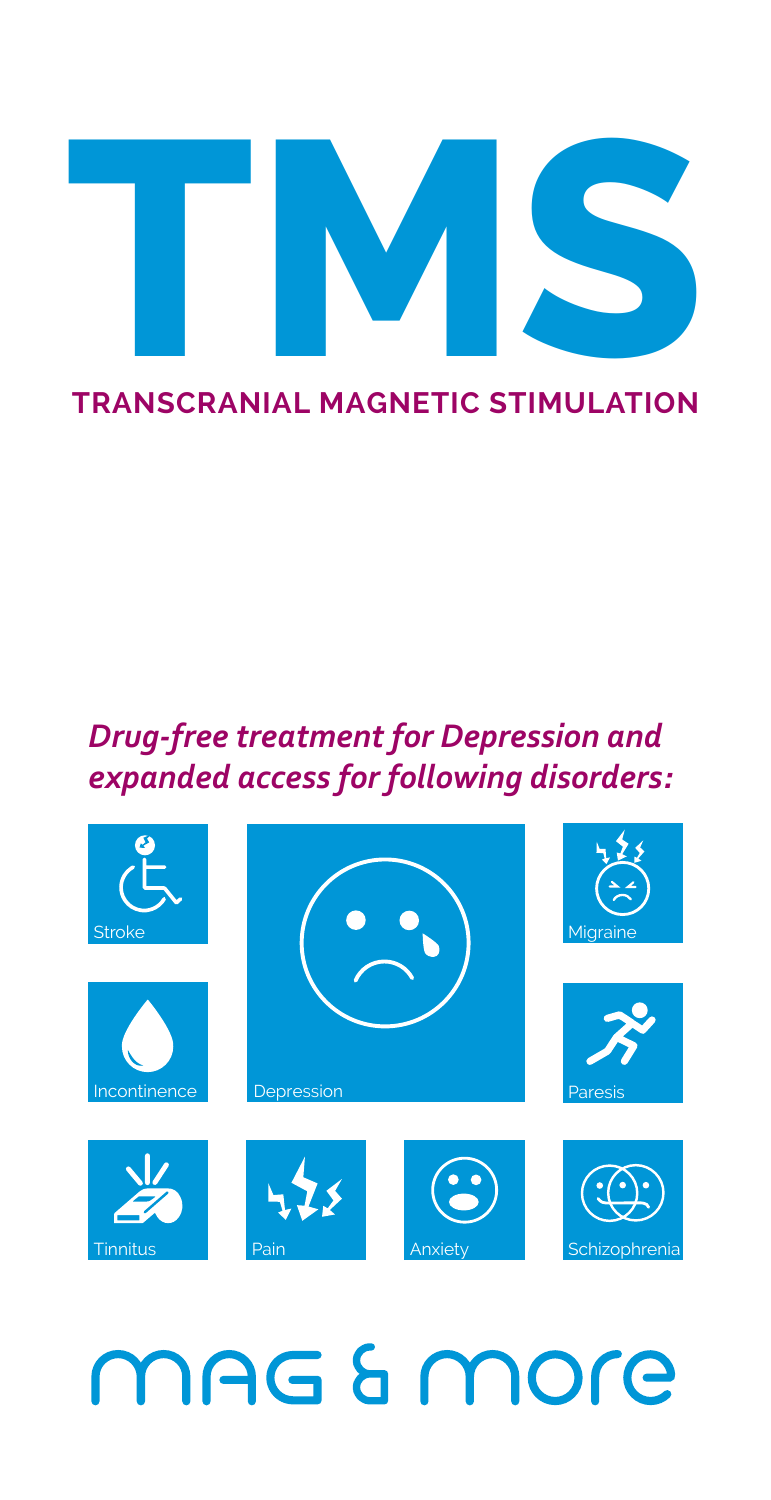### **MAG**<br>Smore

### **MAG & More**

»MAG & More« is a privately owned company that has focused on the development and the production of magnetic stimulators and coils for almost 20 years. Our medical products are manufactured according to strict medical guidelines and are used worldwide in hospitals and private practices for research and therapy.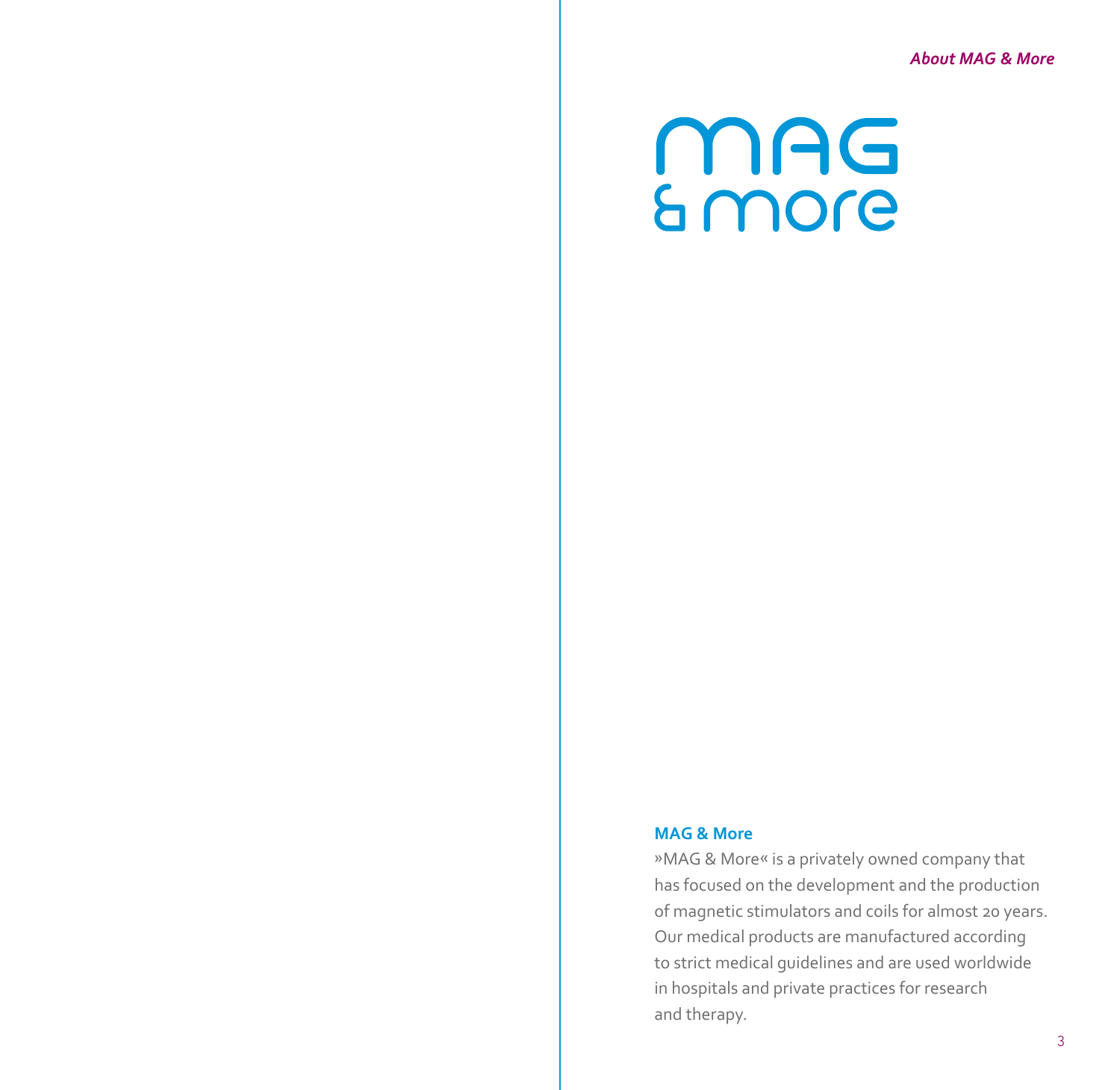### *About TMS*

*Prognosis:*  $\bullet \bullet \bullet \bullet$  = Treatment option  $\bullet \bullet \bullet \bullet \bullet$  or less = expanded access

### **TMS**

Transcranial magnetic stimulation (TMS), stimulates the brain, by means of a magnetic field, **non-invasively** through the skull and **nearly without pain** (trans lat. = through; cranium lat. = the skull).

By comparison, TMS is a simple-to-use, **mild and gentle**, ambulant treatment method. As of now it is often used with patients who do not (or hardly) react to traditional standard therapies, or often as a supplement to such therapies.

TMS elicits effects through **electromagnetic induction**. A strong current runs for a short amount of time through a coil, inducing a magnetic field which in turn creates an electric field in the outer regions of the brain, there modulating neural activity. This way brain regions can be specifically **facilitated or inhibited**. The strength of the magnetic fields can be compared to that of an MRI scanner and is regarded as safe.

### **Where can I get TMS treatment?**

TMS treatment is available at select hospitals and private practices. If you are interested in offering this innovative treatment method or are interested in additional information materials please do not hesitate from contacting us.

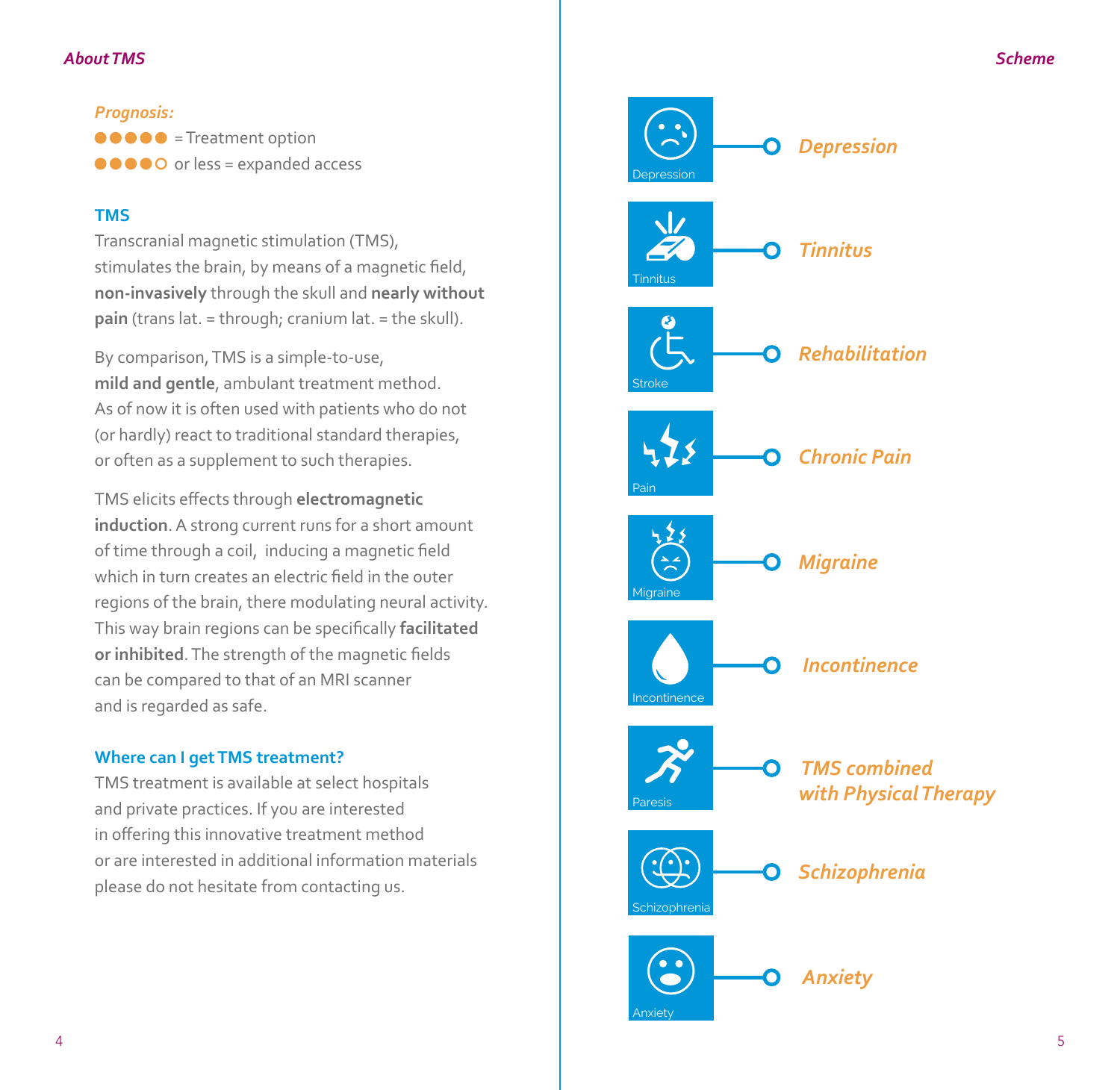

















### *Depression*

*The most common form of depression shows a typical activity pattern in the brain: neurons in the left prefrontal cortex are inhibited while neurons in the right prefrontal cortex are overactive. Certain TMS applications activate left prefrontal areas. A TMS treatment is particularly suited when medical treatments have been without success or are not an option and electroconvulsive therapy is not yet feasible. TMS can also be applied in combination with traditional treatment methods.*

### *Treatment of Depression with TMS*

*Therapy duration:* 3-4 weeks, 5 sessions per week

*Session length:* 10 minutes

*Treatment location:* Left dorsolateral prefrontal cortex (DLPFC)

*Prognosis:*  $00000$ 

### *Equipment:*

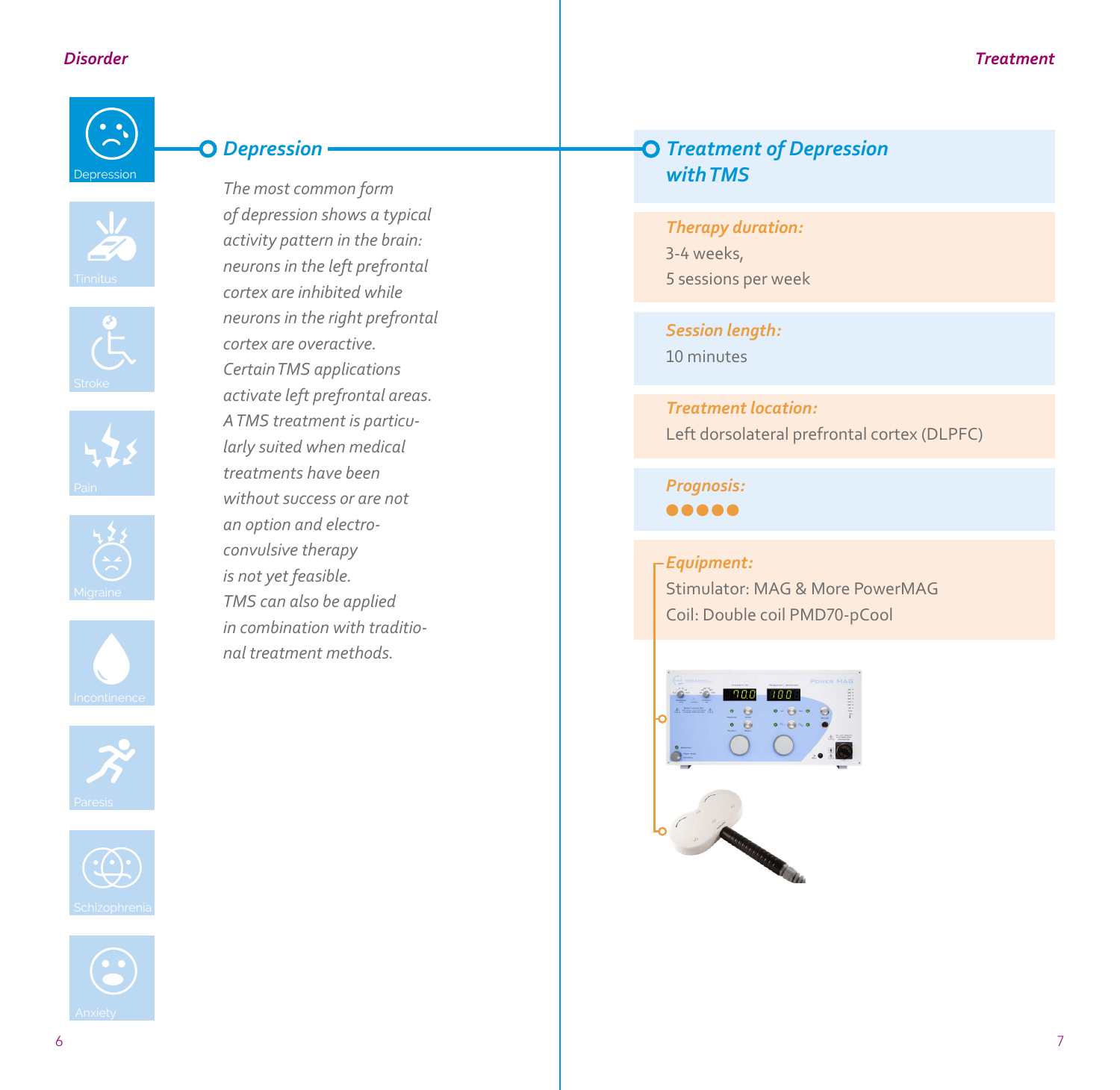

 $\frac{1}{2}$ 

Tinnitus

### *Tinnitus*

*usually originate from a compensatory hyperactivity of parts of the cortex. A TMS treatment can control the over-excitation of the auditory cortex and thus stop or at least mitigate the noise.*













## *The disturbing sounds*

### *Treatment of Tinnitus with TMS*

### *Therapy duration:*

- 2 weeks,
- 5 sessions per week

### *Session length:*

30 minutes

### *Treatment location:* Left gyrus of Heschl

*Prognosis:*  $\bullet\bullet\bullet\circ\circ$ 

### *Equipment:*

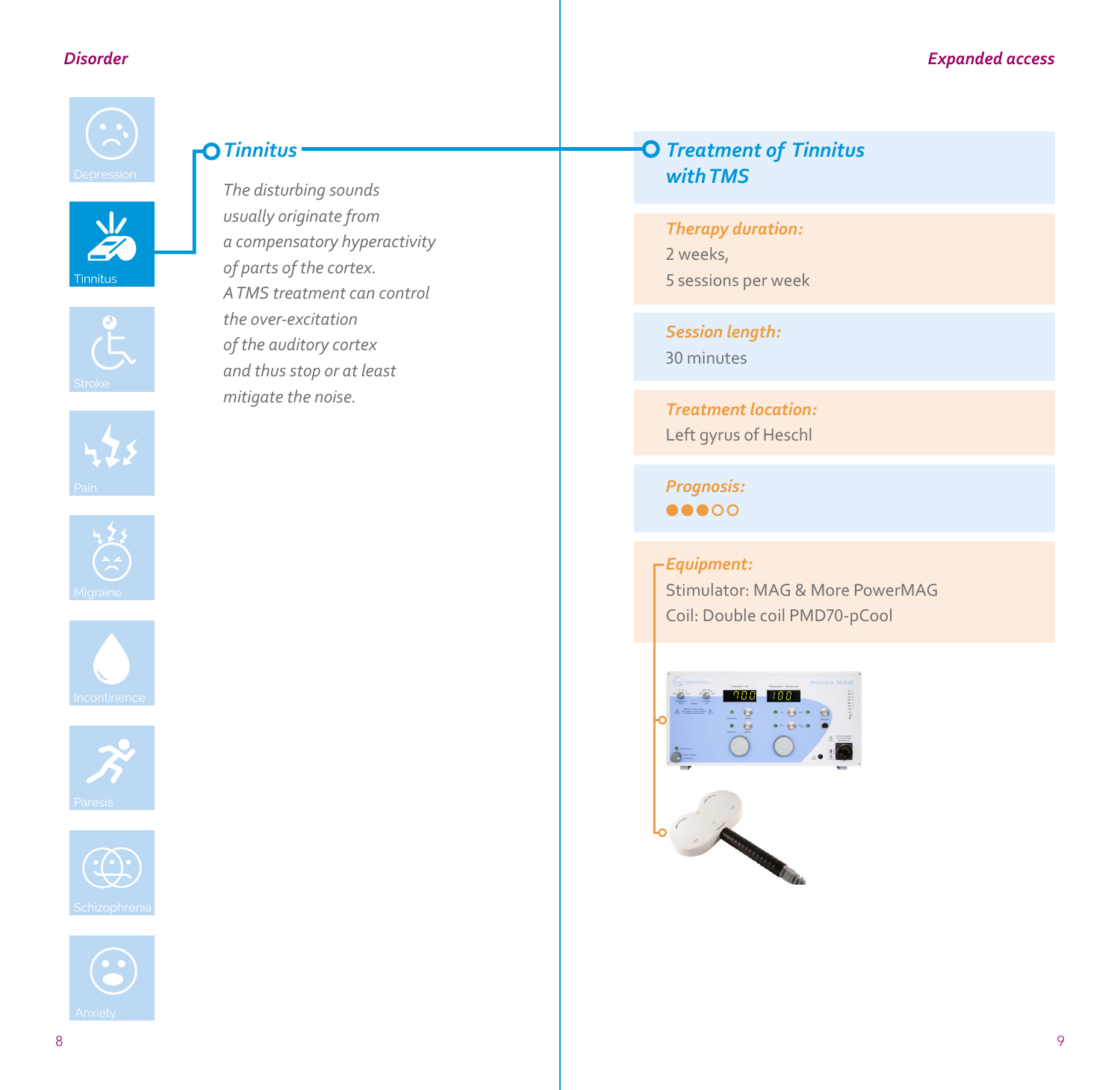### *Disorder*



















### *Stroke - Rehabilitation*

*A high neural activity supports the healing process after a stroke. Unfortunately, the damaged area is often subjected to suppressing signals from the healthy cerebral hemisphere which is hyperactive due to compensation. TMS procedures usually indirectly support the neural functionality in the affected area by either inhibiting the overactive hemisphere or by directly stimulating both hemispheres, synchronously activating the affected hemisphere.*

### *Rehabilitation with TMS*

*Therapy duration:* 10 sessions, 1 session per day

*Session length:* 25 minutes TMS,

45 minutes physical therapy

*Treatment location:* Primary motor cortex

*Prognosis:*  $\bullet\bullet\bullet\circ\circ$ 

### *Equipment:*

Stimulator: MAG & More PowerMAG Coils: Double coil PMD70 oder PMD70-pCool Navigation: PowerMAG View!

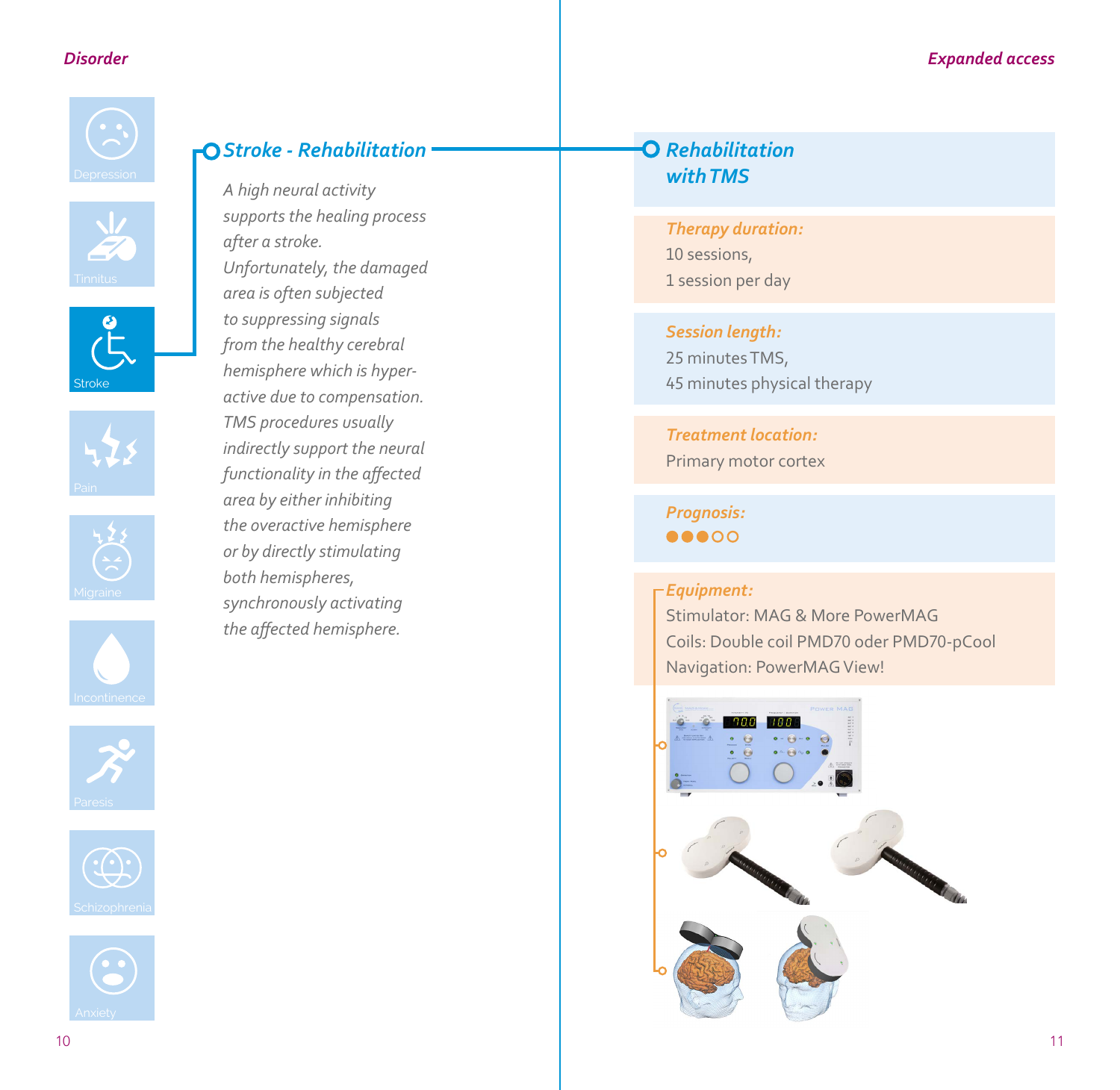





Pain











### *<u>OPain</u>*

*Neuropathic pain such as trigeminal or phantom limb pain originates within the nervous system itself. Usually, this type of pain is treated by actively stimulating the motor cortex. Pain relief often occurs after the first TMS treatment and can last for several weeks.*

### *Treatment of Chronic Pain with TMS*

### *Therapy duration:*

Up to 10 sessions, 1 session per day

*Session length:* Between 10 and 24 minutes

*Treatment location:* Motor cortex

*Prognosis:*  $\bullet\bullet\bullet\bullet\circ$ 

### *Equipment:*

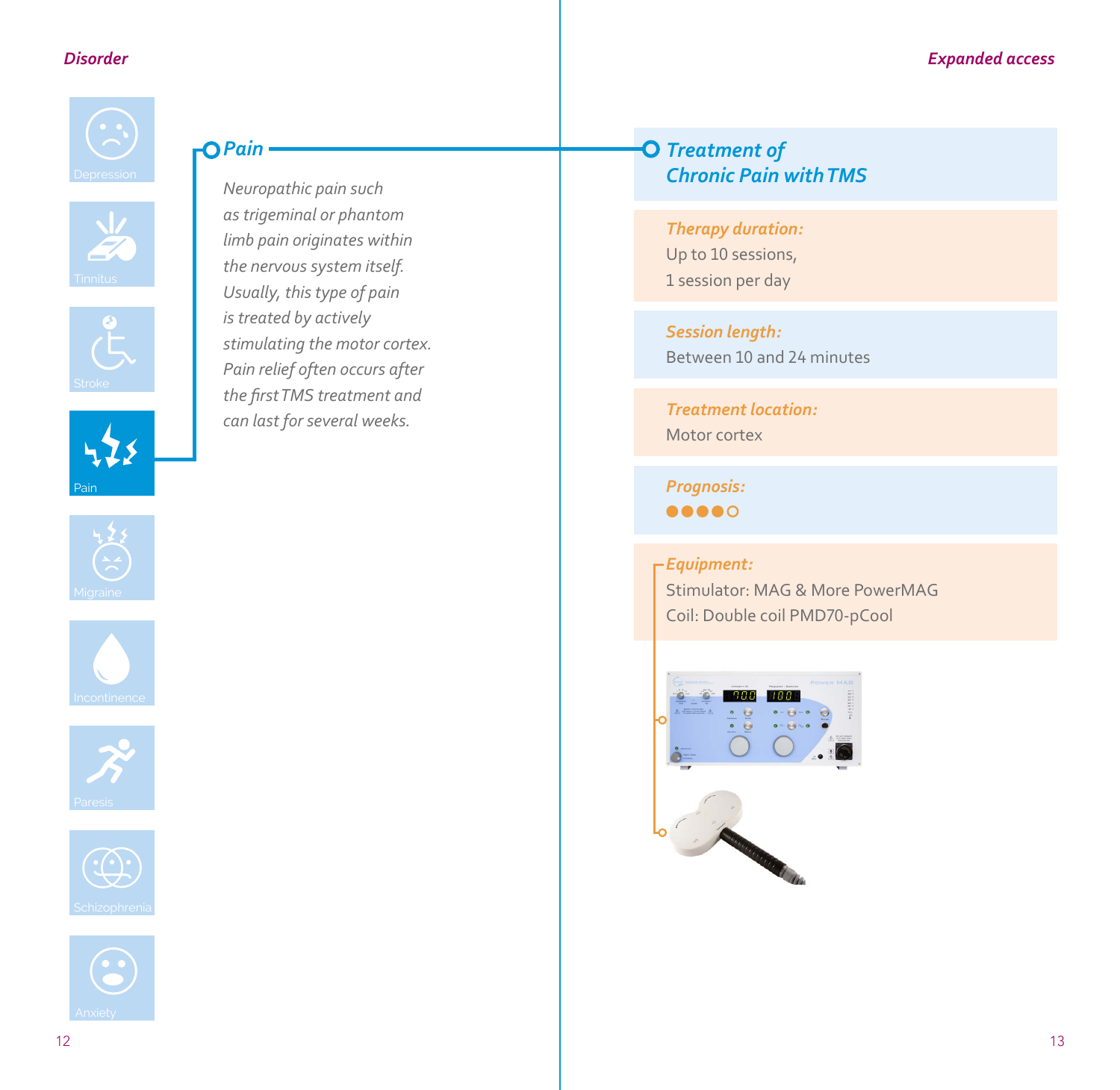

### *Migraine*

*Migraines cyclically lower the quality of life. TMS therapy is split up into acute pain treatment and prophylaxis. Both approaches show effects. The treatment of acute migraine attacks is recommended for patients with aura, while the prophylactic method shows success in both patient groups.*











### *Treatment of Migraine with TMS*

*Therapy duration (Prophylaxis)* 3 sessions on alternate days

*Session length (Prophylaxis):* 8 minutes

*Treatment location:* Primary motor cortex

*Prognosis:* .....

*Equipment:* Stimulator: MAG & More PowerMAG Coil (Prophylaxis): Double coil PMD70-pCool

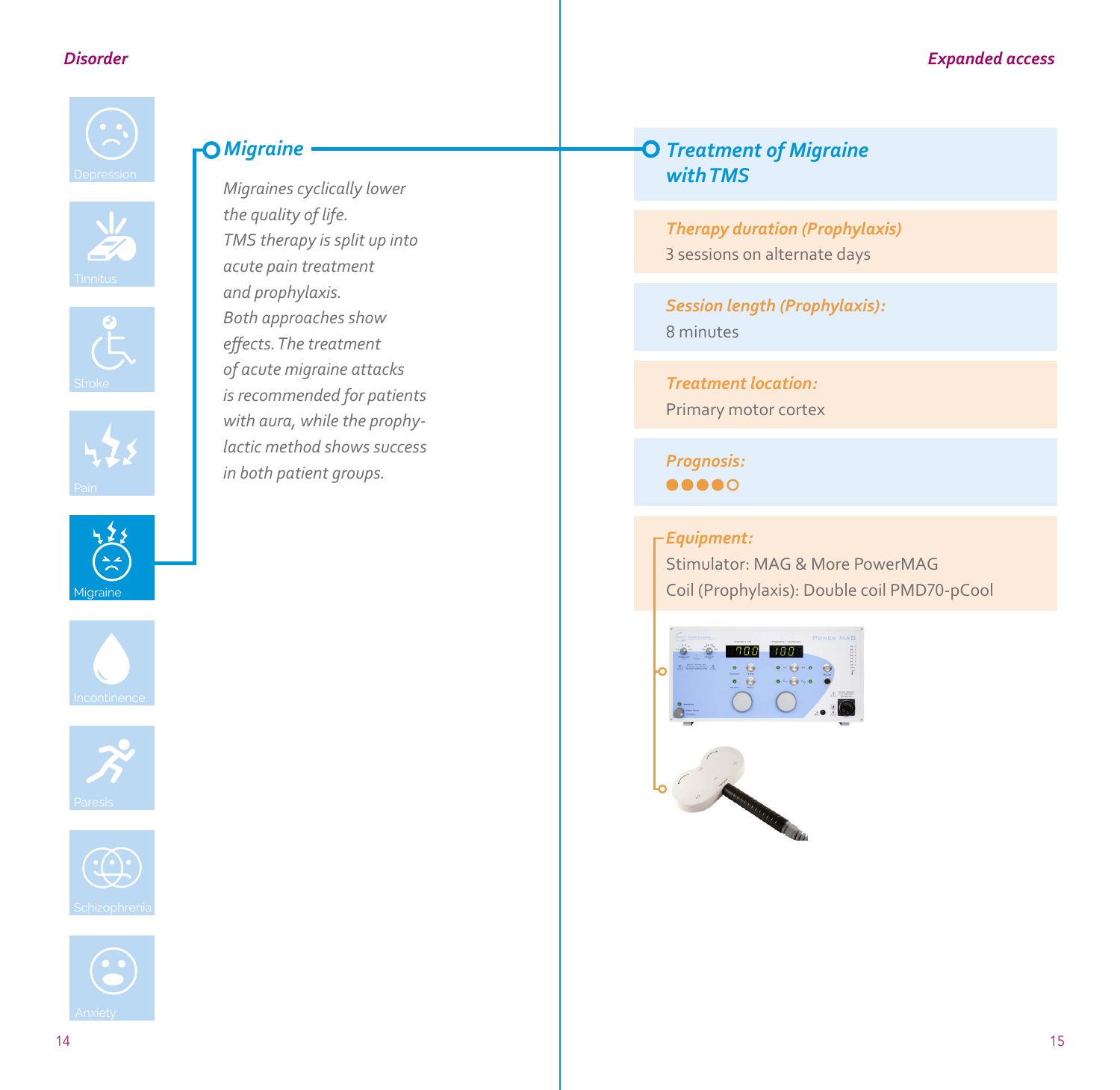

















### *Incontinence*

*It is important to strengthen the muscles of the pelvic base for any type of incontinence. Magnetic stimulation can support training and, if required, replace it. The treatment coil is placed on the seat of a chair and the patient can remain dressed. The procedure is more comfortable than traditional electric stimulation and is usually painless.*

### *Treatment of Incontinence with TMS*

*Therapy duration:* 6 weeks, 18 sessions

*Session length:* 20 minutes

*Treatment location:*  Pelvic base muscles

*Prognosis:*  $\bullet\bullet\bullet\bullet\circ$ 

### *Equipment:*

Stimulator: MAG & More PowerMAG Coil: Round coil PMR-Incontinence

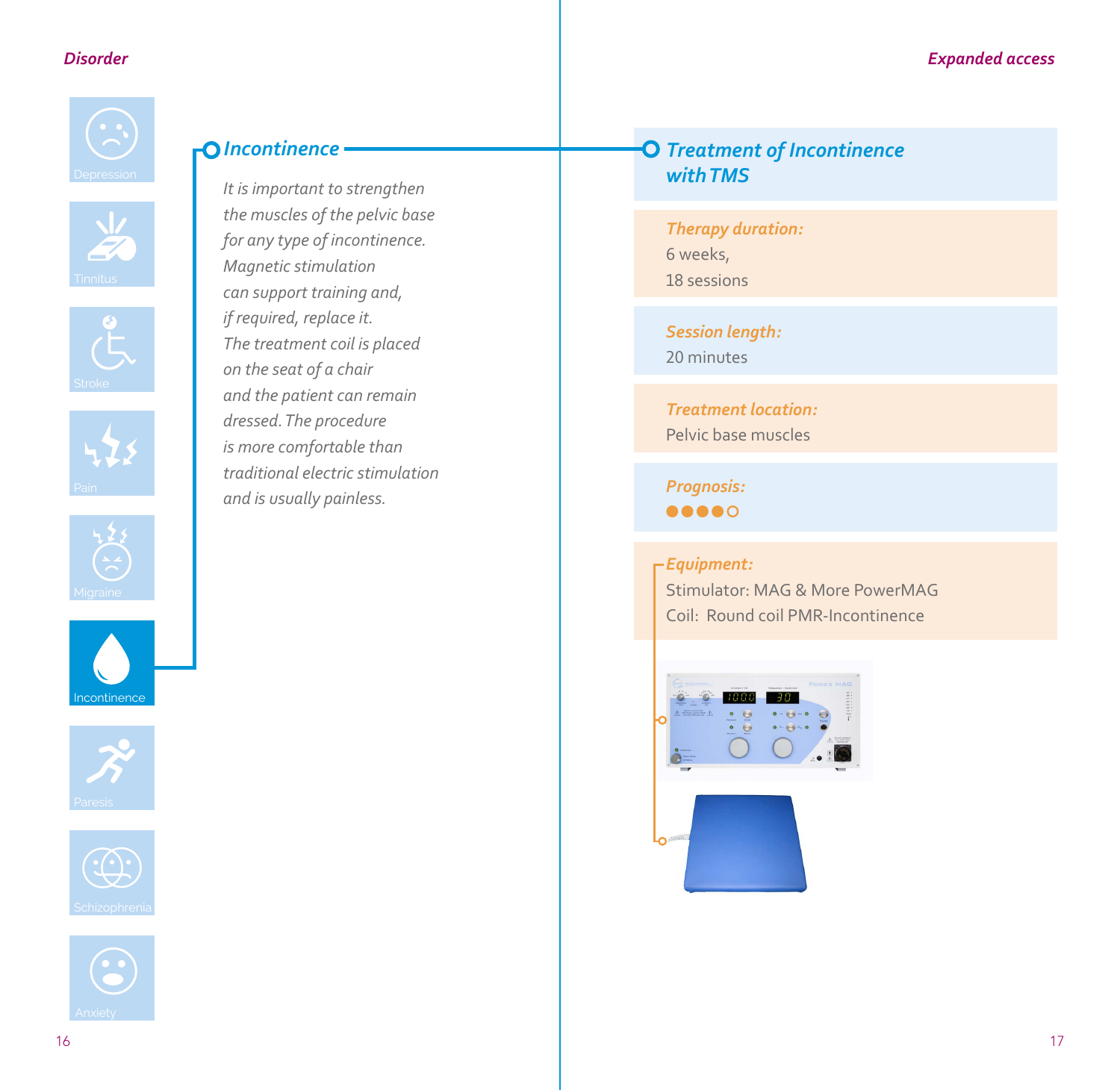

### *Paresis*

*In partial paralysis, peripheral magnetic stimulation powerfully activates nerves and muscles on the surface as well as subjacent ones. It loosens hypertension and allows for functional training. This method also alleviates pain in the locomotive system. TMS can be applied as an alternative method or in combination with traditional methods.*



*combined with physiotherapy*

### *Therapy duration:*

2-4 weeks, 2-5 sessions per week

*Session length:* 10 minutes

### *Treatment location:*

affected areas or nerve pathways proximal to the target muscles

*Prognosis:*  $\bullet\bullet\bullet\bullet\circ$ 

### *Equipment:*

Stimulator: MAG & More PowerMAG Coil: Round coil PMD110



Paresis

 $\boldsymbol{\lambda}^{\prime}$ 

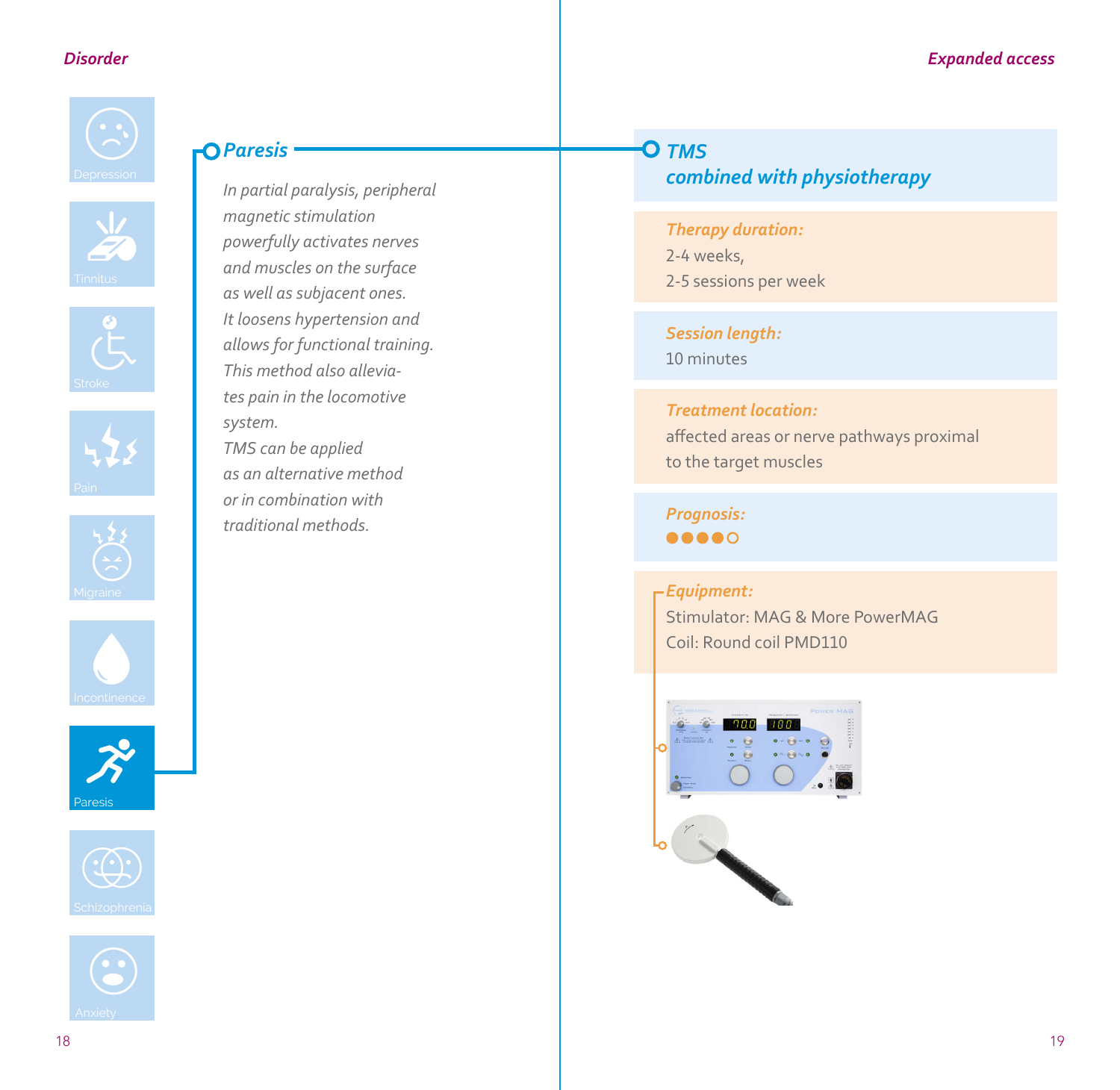

















### *Schizophrenia – auditory hallucinations*

*A hypofunction of the left dorsolateral prefrontal cortex is typical for this disease. Stimulating this part of the brain with TMS couteracts the hypofunction and supports treatment. Additionally in case of auditory hallucinations, affected auditory regions in the temporoparietal cortex are hyperactive and can be suppressed with TMS.* 

### *Treatment of Schizophrenia with TMS*

*Therapy duration:* 3 weeks, 15 sessions

 *Session length:* 13 minutes

*Treatment location:* Dorsolateral prefrontal cortex (DLPFC)

*Prognosis:* 00000

### *Equipment:*

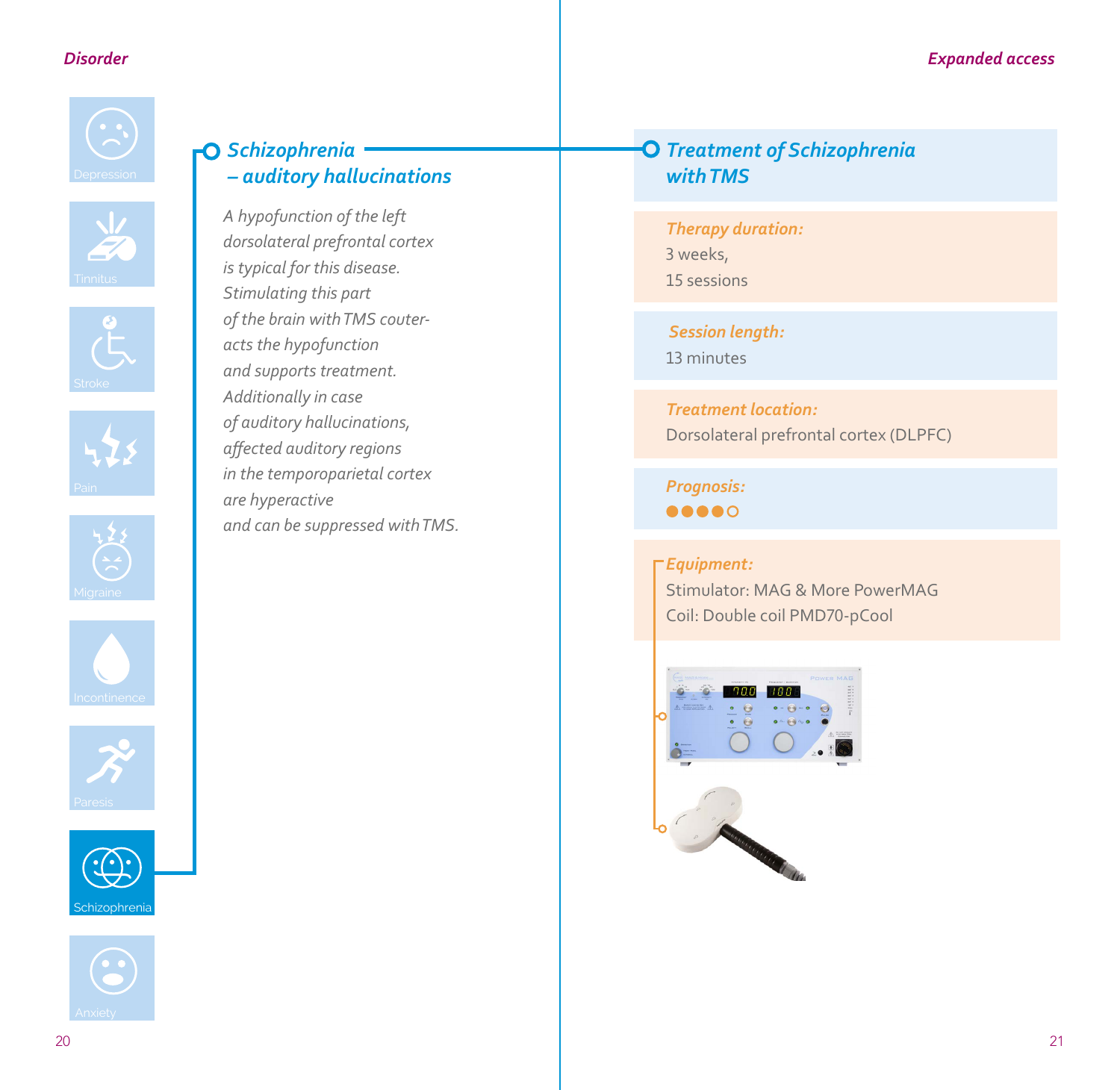

### *Anxiety*

*Suppressing activity of the right dorsolateral prefrontal cortex with TMS can be efficacious towards mitigating panic disorders. TMS procedures that activate prefrontal areas focally or extensively can also be applied for treating posttraumatic stress disorders.*













### *Treatment of Anxiety with TMS*

*Therapy duration:* 10 sessions over 2 weeks

*Session length:* 20 minutes

*Treatment location:* right dorsolateral prefrontal cortex

*Prognosis:*  $\bullet\bullet\bullet\circ\circ$ 

### *Equipment:*

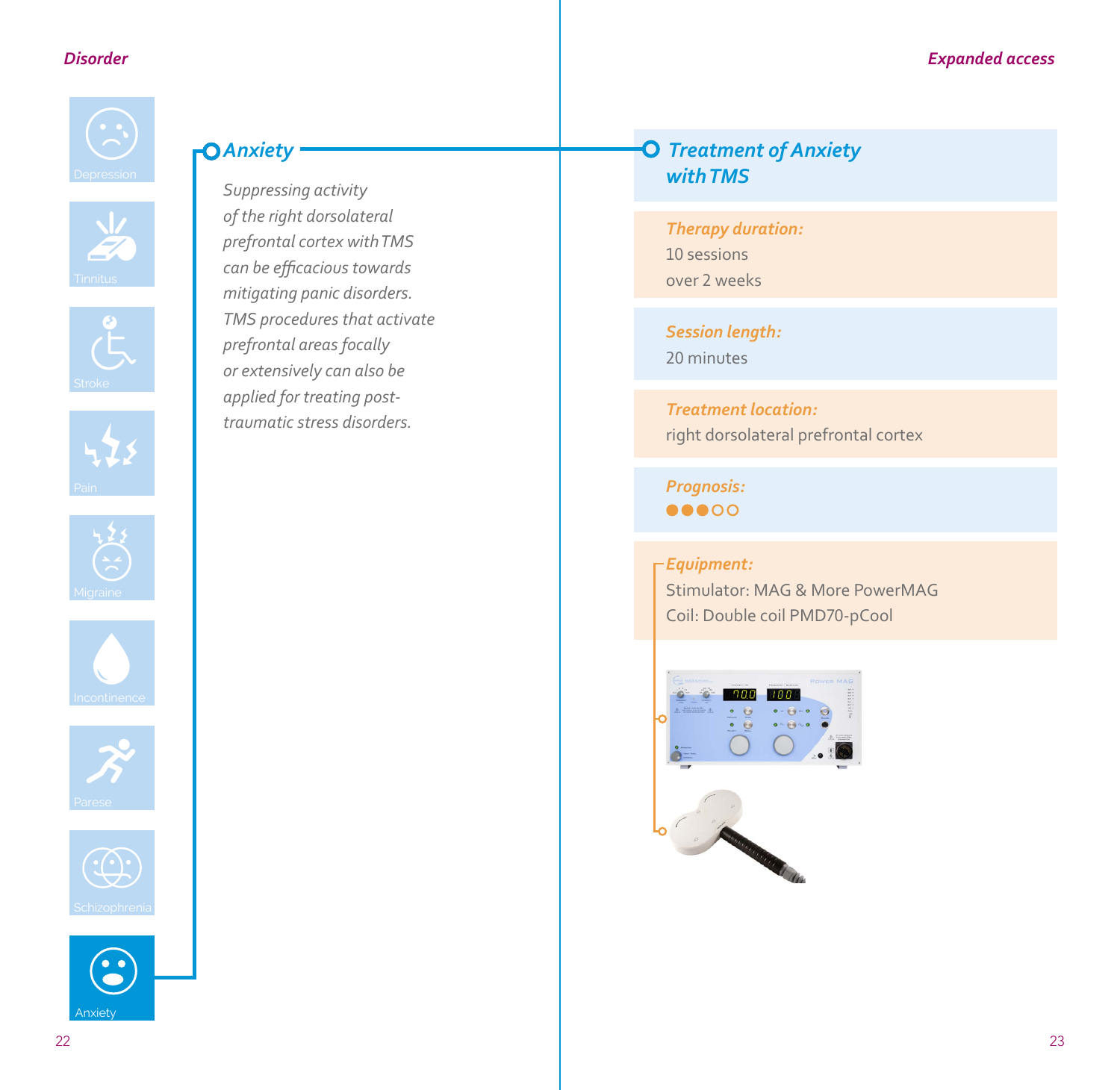### **Contraindications**

When applied accurately and according to safety regulations, TMS is an unproblematic and safe procedure. Essentially, TMS is subject to the same contraindications as an MRI.

We will gladly inform you about further contraindications at our trainings/courses or of course directly at on-site visits.

### **Side effects**

One of the huge advantages of TMS is that there are hardly any side effects in comparison to traditional procedures, in particular pharmacotherapy. If there are any, they only appear during or right after treatment and typically disappear shortly after without any need for countermeasures.

Of course patients need to be advised about all theoretically possible side effects even if they occur very seldomly. We will gladly advise you about all possible side effects.

### **Payment options**

Depending on the treated disorder and/or treatment site, there are already a number of payment options available today for this innovative treatment method. We are always happy to advise you about all the different options for payment in your individual case.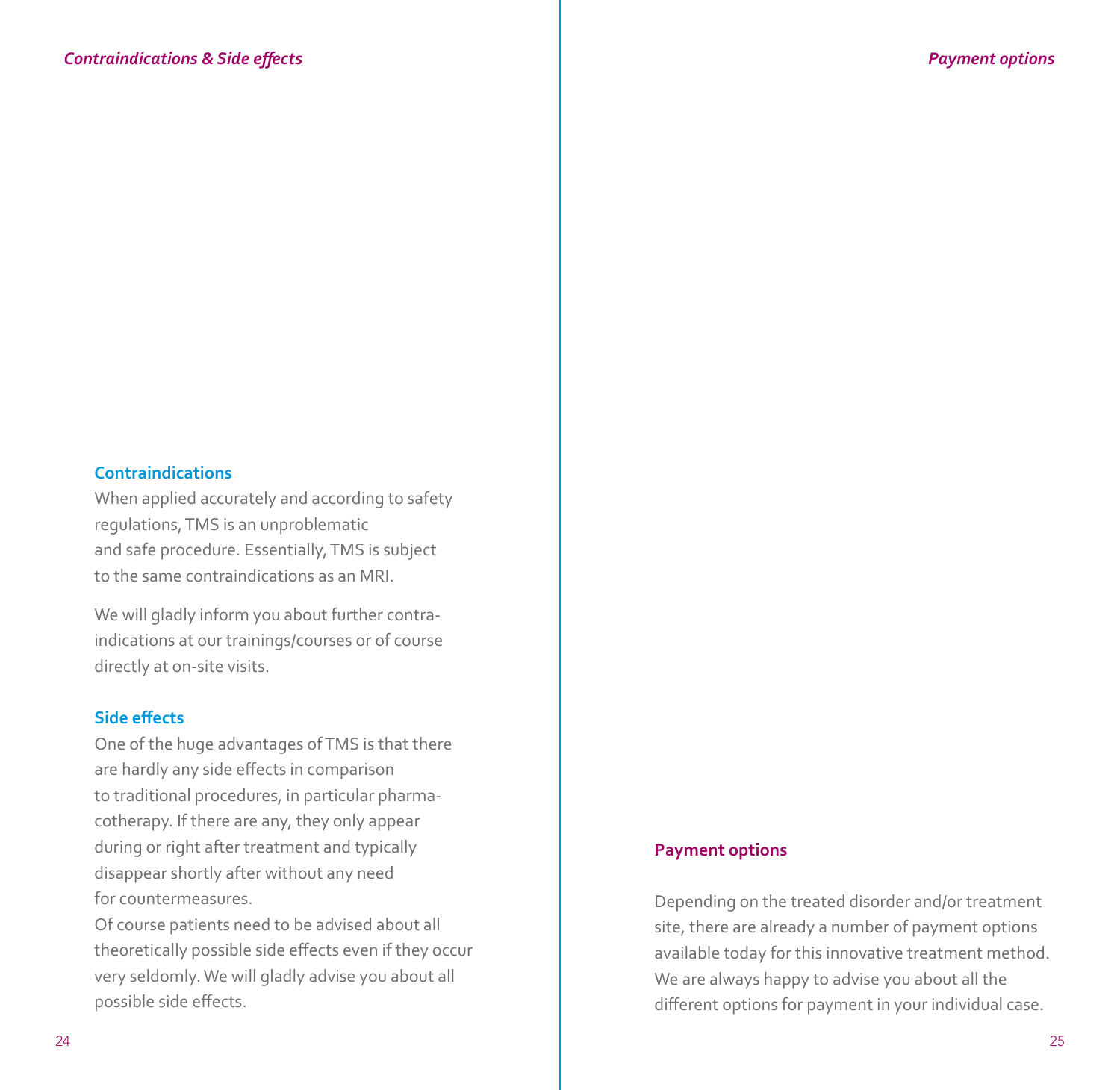### **MAG & More´s Advantages**

- *•* Almost 20 years of experience
- *•* Specialization in the development and manufacturing of stimulators and accessories
- *•* Training courses offered regularly
- *•* Made in Germany sale and service directly from the manufacturer

### **Advantages of MAG & More products**

- High-performance stimulator (i.e.. 80% at 50 Hz)
- *•* Efficient pulse length of only 160 µs at full-wave = two-phase pulse
- *•* Constant pulse intensity with e.g. TBS (Theta Burst Stimulation)
- *•* Unique software-based PC operation (incl. patient database)
- *•* Ongoing development in accordance with customer needs
- All certifications available, e.g. ISO 13485, IEC 60601-1 (Made in Germany)
- *•* Modular systems with upgrading options
- *•* High life expectancy without limitations, i.e. no "artificial" lifespan limit (neither for coils nor stimulators)

*You can find more information on TMS at:*

### *www.therapy-tms.com*

*We will gladly answer your questions at: contact@therapy-tms.com*













**Depression** 





### *Notice of rights*

Reproduction, editing, distribution or any other use must be authorized in writing by the respective author or creator. Copying of this product catalogue or parts of it is prohibited. Should you become aware of a copyright infringement, we would appreciate you drawing this to our attention by sending an e-mail to info@magandmore.com. **All rights reserved. © 2017 MAG & More GmbH**

### *Notice of liability*

We have taken great care in the preparation of our product catalogue. However we cannot assume any liability if the contents are not correct, complete and up-to-date. MAG &More GmbH is not responsible for typographical errors. All descriptions, products, and specifications are subject to change without notice. The content of this catalogue is to be used for information only.